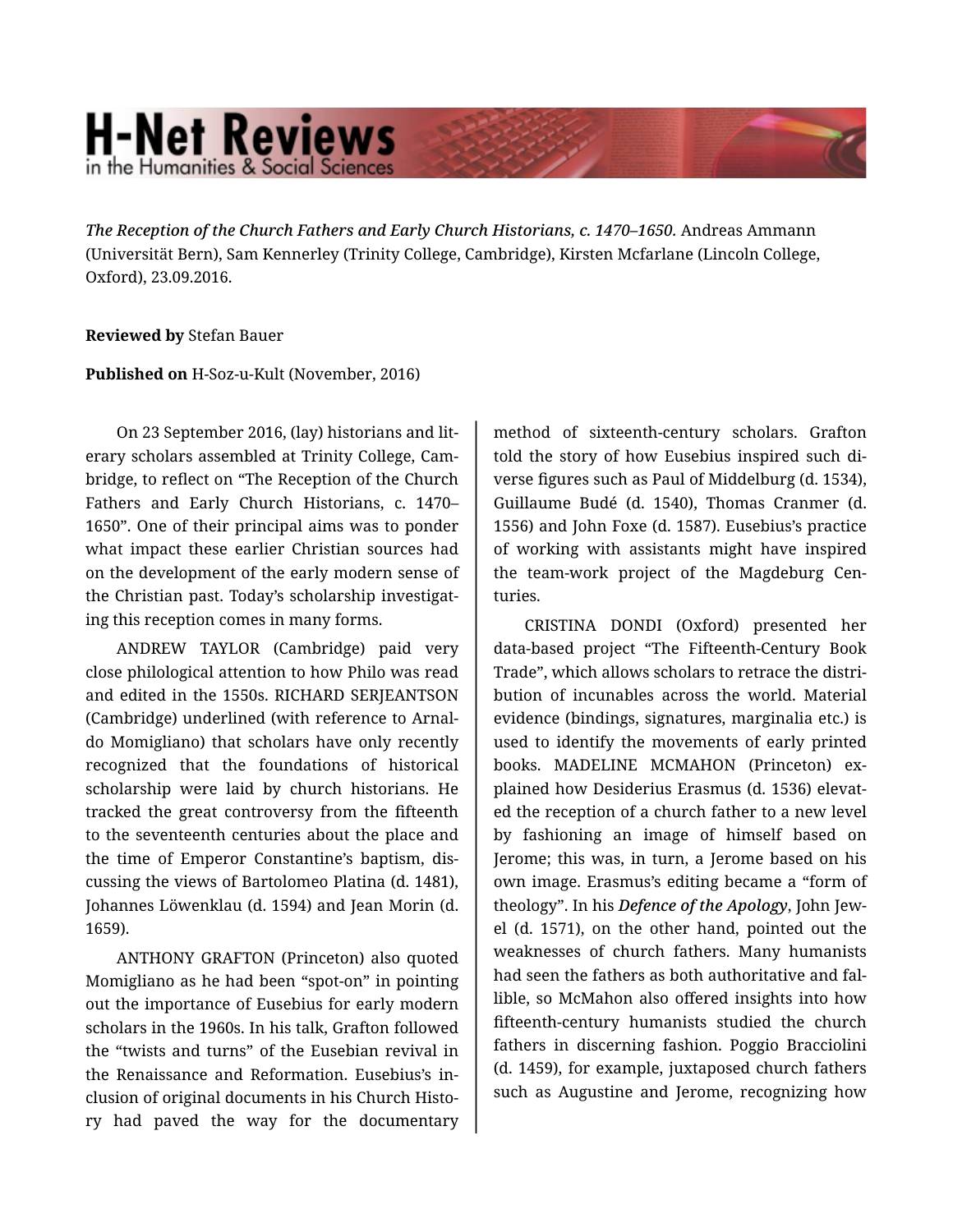they had differed in their opinions on numerous points.

ALEX WRIGHT (Cambridge) concentrated on William Cave's *Primitive Christianity: or, the Reli‐ gion of the Ancient Christians in the First Ages of the Gospel*. Cave (d. 1713) studied the genre of commendatory letters and was the first English scholar to write a literary history of the Church. SAM KENNERLEY (Cambridge) traced an aspect of a "change in direction" of early modern Catholi‐ cism by exploring how patristic studies were extended to the East. This outreach was supported by Marcello Cervini (Pope Marcellus II, d. 1555). SUNDAR HENNY (Bern) dealt with presentism in seventeenth-century patristics in Zurich, while CORNEL ZWIERLEIN (Bochum) investigated Nonjuror patristic studies and the Levant. MARK VESSEY (Vancouver) reviewed aspects of Eras‐ mus's method as found in his *Ratio seu compen‐ dium verae theologiae* (1518/19).

In a thought-provoking talk, NICHOLAS HARDY (Cambridge) examined how political cir‐ cumstances, patronage as well as the disciplinary conventions of controversial theology conditioned the writings of Isaac Casaubon (d. 1614). Such in‐ fluences made Casaubon, like other humanists, a flexible and inconstant figure, to whom even the term "scholar" in the strictest modern sense should perhaps not be applied.

JEAN-LOUIS QUANTIN (Paris) gave the key‐ note lecture to conclude the conference. His over‐ view of the geography of patristic printing was a history of patristic studies in disguise. He recount‐ ed how Venetian publishing became increasingly disconnected from patristic scholarship and how Paris printers then ascended to market domi‐ nance. Was it beneficial for patristic studies, how‐ ever, that only one order (the Maurists) came to monopolize this field so strongly? Or did this very monopoly contribute to a slowdown of patristic studies from the eighteenth century onwards? Quantin left this interesting question open.

In conclusion, one could not have wished for much more from this high-powered short confer‐ ence, both in terms of variety and intellectual stimulation; perhaps only the participation of the‐ ologians might have added more viewpoints.

## **Conference Overview:**

*Panel 1. Chair: Andreas Ammann (University of Bern)*

Andrew Taylor (Churchill College, Cam‐ bridge): Reading Philo in the 1550s

Richard Serjeantson (Trinity College, Cam‐ bridge): Reborn in Rome? The baptism of Constan‐ tine and the writing of church history, 1475–1650

Anthony Grafton (Princeton): The reception of Eusebius as a church historian

*Panel 2. Chair: Emily Michelson (University of St Andrews)*

Cristina Dondi (Lincoln College, Oxford): The circulation of the early editions of the fathers: an evidence-based approach

Madeline McMahon (Princeton): Feuding Fa‐ thers: John Jewel reads Jerome on the Origenist Controversy

Alex Wright (Sidney Sussex College, Cam‐ bridge): 'Letters and Learning'. William Cave's 'Primitive Christianity' (1673) and the early mod‐ ern study of 'literae commendaticiae'

*Panel 3. Chair: John-Paul Ghobrial (Balliol College, Oxford)*

Sam Kennerley (Trinity College, Cambridge): The globalisation of patristics in the circle of Mar‐ cello Cervini

Sundar Henny (Universität Bern): Presentism in Seventeenth-Century Patristics

Cornel Zwierlein (Ruhr-Universität Bochum): Non-Juror Patristic studies and the Levant

*Panel 4. Chair: Joanna Weinberg (University of Oxford)*